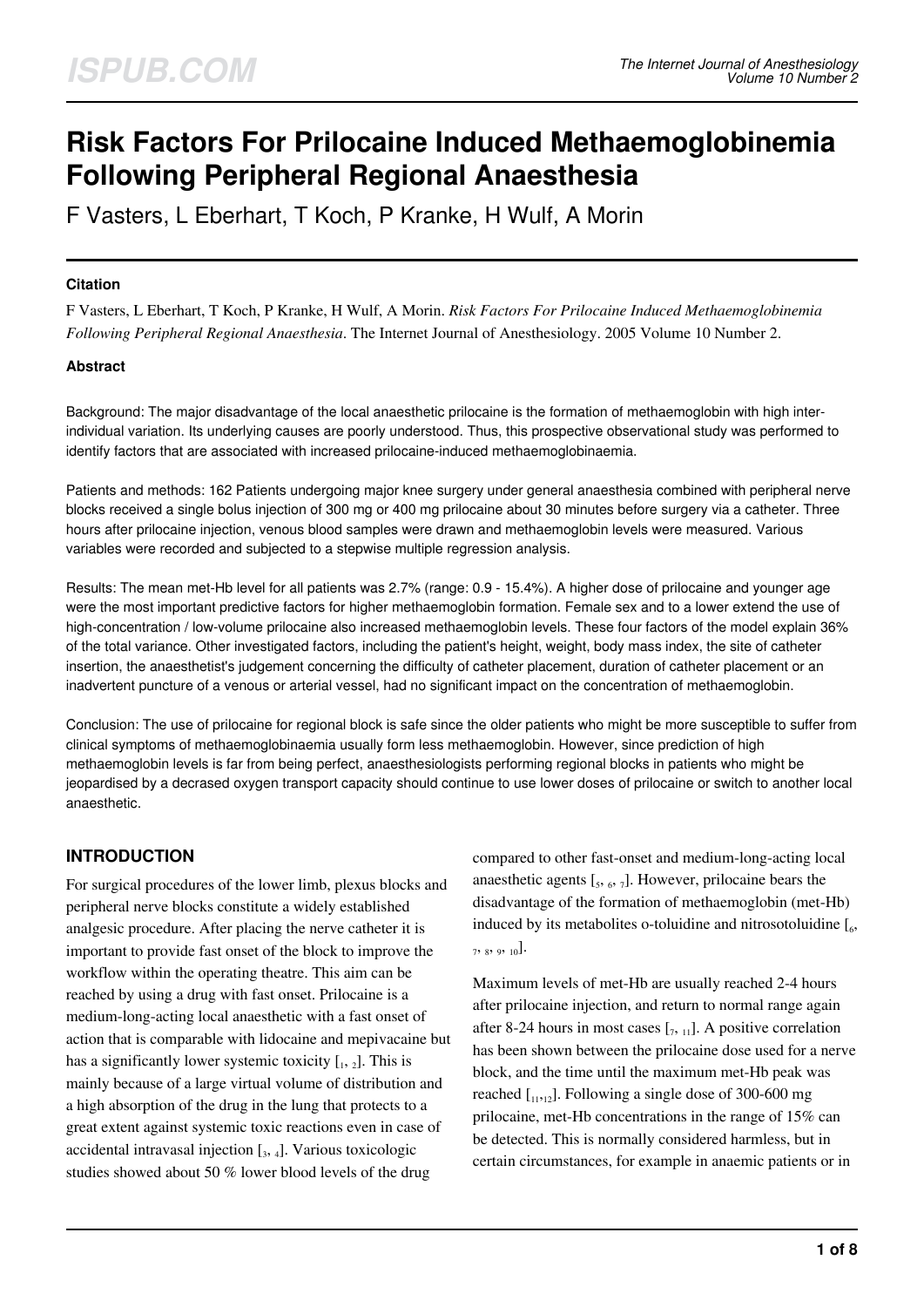patients with compromised cardiopulmonary function high levels of met-Hb can become clinically relevant  $\begin{bmatrix} 1 & 3 \end{bmatrix}$ .

In almost all clinical and laboratory trials, an enormous variation of met-Hb formation has been described. However, little is known about the underlying causes for the high interindividual variation of methaemoglobinaemia after the administration of prilocaine.

Thus, the purpose of this study was to identify factors that are associated with increased formation of met-Hb levels and to elucidate groups of patients that might have an increased risk.

# **PATIENTS AND METHODS**

Patients of this prospective observational analysis were scheduled for major knee surgery. Following approval of the local ethics review board and written informed consent, patients were randomised to receive a femoral nerve catheter, a lumbar plexus catheter (psoas compartment catheter) or a combination of femoral and sciatic nerve catheters. This randomization was primarily performed to study the analgesic efficacy, the onset time of sensory block and the functional recovery in two distinct studies. Patients younger than 18 years old, patients with a haemoglobin level lower than 120  $g^{\circ}l^{-1}$ , known contraindications for the use of prilocaine (allergies against the drug or other amide-based local anaesthetics, Glucose-6-phosphate dehydrogenase deficiency) and those who had contraindications for a regional anaesthesia procedure (infection at the puncture site, bleeding disorders) were not included.

A total of 162 patients of physical status  $ASA I - III$ undergoing major knee surgery were investigated. For all patients a stimulating catheter was used ("Arrow StimuCath continuous nerve block set®" with a 17 Gauge Tuohy needle of 9 or 15 cm length and a 19 Gauge catheter, Arrow® Germany). The technique to identify the femoral or sciatic nerve or the lumbar plexus with the stimulating needle was standardised and performed according to institutional practice. The nerve stimulator current was initially set at 1 mA, with 2 Hz and 0.3 ms (Stimuplex HNS 11, Braun Germany). After initial appropriate motor response was noted with the needle the current was progressively reduced to  $\leq$  0.3 mA. The catheter was then slowly advanced 5 cm beyond the needle tip under continuous electric stimulation. The four anaesthetists performing the nerve blocks were asked to judge the difficulty of catheter positioning on a 4 point Likert scale (very easy, rather easy, rather difficult or very difficult).

All patients received prilocaine to induce the block via the catheter. 74 patients received 20 ml of a 2 % prilocaine solution (400 mg), 62 patients had 30 ml of a 1 % prilocaine solution (300 mg), and 26 had 40 ml of a 1  $%$  prilocaine solution (400 mg) (see table 1 for details). Thereafter and during 48 hours all patients received a continuous infusion of ropivacaine 0.2 % via the nerve catheter.

About 30 minutes after initializing the block, general anaesthesia was induced with propofol, fentanyl, and rocuronium and maintained with desflurane in all patients.

Venous blood samples for measurement of methaemoglobin concentration were taken 180 minutes after completion of the local anaesthetic injection. The whole blood was immediately analyzed for met-Hb using a Radiometer Copenhagen ABL520 blood gas analyzer (Radiometer Copenhagen, 47852 Willich, Germany). Met-Hb was measured by photometric approach by light extinction method. For a blood sample with haemoglobin content between 102 and 151  $g \cdot l^{-1}$  the same-day coefficient of variation for met-Hb-measurements determined by repeated measures of a standardised probe was 0.2-0.3% and the between-day coefficient of variation was 0.3-0.4%.

The following data of potential influence on the formation of methaemoglobin were collected:

Sex, age, weight, height and body mass index (BMI), the technique of regional anaesthesia used, the given prilocaine dose and concentration, an inadvertent vascular puncture, bloody or liquid secretion at the catheter insertion site on the first day as surrogate measures of a higher degree of tissue injury and traumatic puncture, duration of catheter positioning, and difficulty of catheter positioning judged by the performing anaesthetist.

# **STATISTICS**

These variables were subjected to a stepwise linear regression analysis using a backward technique. In each step the least significant factor was eliminated if p was greater than 0.05. The quality of the final regression model was judged using the amount of explained variance of the model and by checking if the standardised residuals were normally distributed using a normal quantile plot as a graphical tool and the Shapiro-Wilk-test as a statistical confirmation. The Durbin-Watson statistic (a value between 0 and 4 with an optimum of 2.0), leverage plots  $\lceil a_4 \rceil$  as a graphical tool, and the variance inflation factor (VIF) were used as indicators of autocorrelation or collinearity of parameters included in the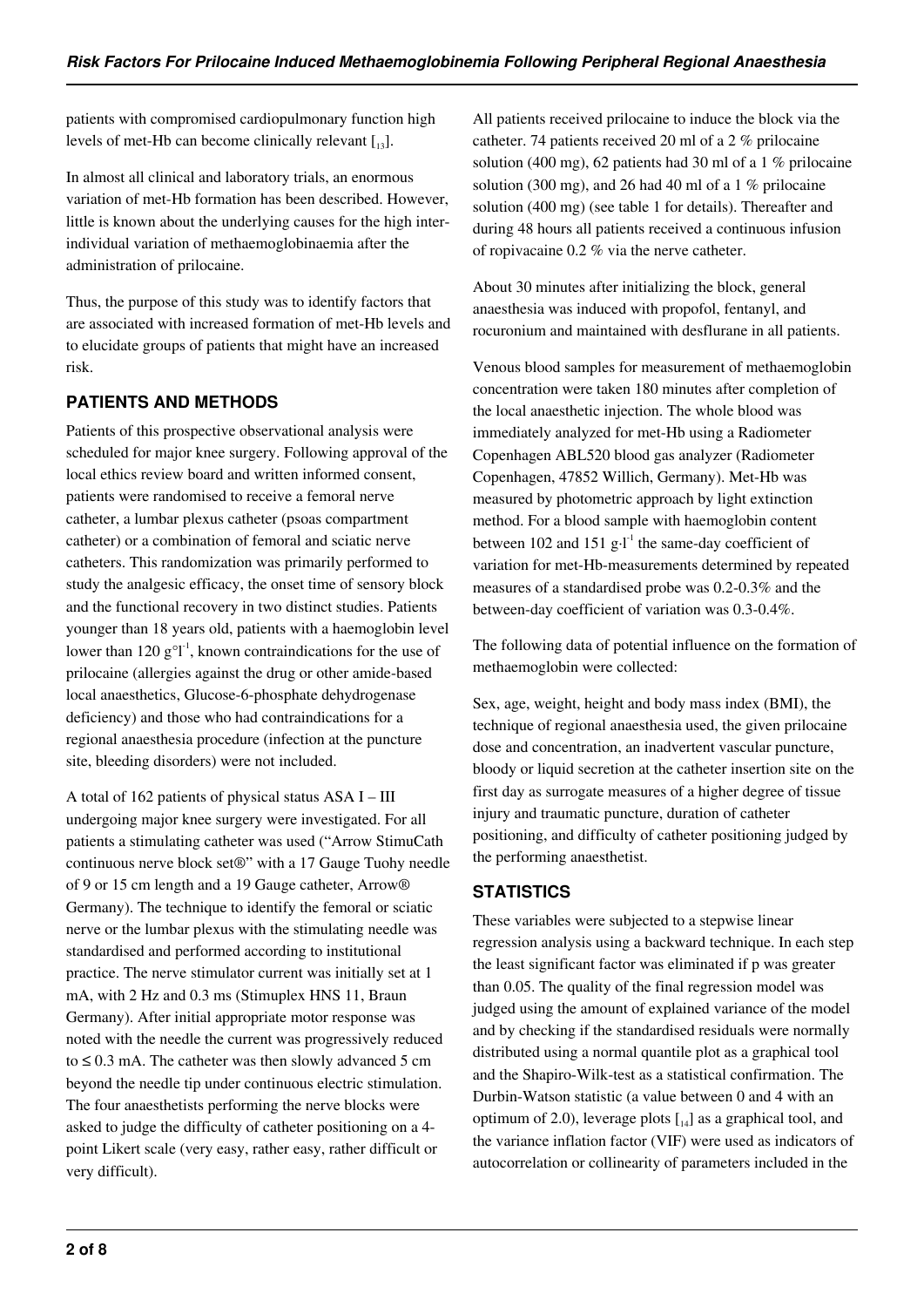model. Interactions between these factors were investigated using graphical tools (interaction profiles plots) offered by the statistical package used for data analysis (JMP 5.1; SAS Institute Inc., Cary, NC, USA 27513).

A power analysis had revealed that 160 patients would provide a power of 99% to detect an increase of  $\mathbb{R}^2$  of 0.25 and higher, attributable to 10 or less independent variables using an F-test with a significance level of 0.01.

# **RESULTS**

Table 1 shows the demographic data of the patients. Continuous data are presented as median and  $25<sup>th</sup>$  and  $75<sup>th</sup>$ percentiles (in brackets). Additionally, for the parameters that were included in the final regression model (italicised), the range of values is also presented in squared brackets. For nominal data, the absolute and relative incidence, and for the parameter of the final regression model the type of coding (e.g. "0" or "1") is given.

## **Figure 1**

| Age (years)                                      | $66(57 - 73)$       |  |
|--------------------------------------------------|---------------------|--|
| [range]                                          | $[18 - 87]$         |  |
| Height (cm)                                      | $168(164 - 172)$    |  |
| Weight (kg)                                      | $82(73 - 92)$       |  |
| Body mass index (kg-m-2)                         | $28.6(25.4 - 31.8)$ |  |
| Gender                                           |                     |  |
|                                                  |                     |  |
| female (coded as "1")                            | 101 (62%)           |  |
| males (coded as "0")                             | 61 (38%)            |  |
| Femoral nerve block                              | 109 (67%)<br>35     |  |
| with prilocaine 300 mg (1%)                      | 74                  |  |
| with prilocaine 400 mg (2%)                      | 26 (16%)            |  |
| Femoral nerve & sciatic nerve block              | 26                  |  |
| with prilocaine 400 mg (1%)                      | 27 (17%)            |  |
| Lumbar plexus (psoas compartment) block          | 27                  |  |
| with prilocaine 300 mg (1%)                      |                     |  |
| Absolute prilocaine dose                         |                     |  |
| Prilocaine 300 mg                                | 62 (38%)            |  |
| Prilocaine 400 mg                                | 100 (62%)           |  |
| Prilocain concentration:                         |                     |  |
| Prilocaine 1% solution                           | 88 (54%)            |  |
| Prilocaine 2% solution                           | 74 (46%)            |  |
| relative prilocaine dose (mg·kg-1)               | $4.43(3.66 - 5.19)$ |  |
| [range]                                          | $[2.59 - 7.41]$     |  |
| Assessment of difficulty of catheter insertion   |                     |  |
| very easy                                        | 54 (33%)            |  |
| rather easy                                      | 56 (35%)            |  |
| difficult                                        | 33 (20%)            |  |
| very difficult                                   | 19 (12%)            |  |
| time until successful catheter placement (min)   | $6(4-12)$           |  |
| Complications during or after catheter placement |                     |  |
| Accidental puncture of a vessel                  | 8(5%)               |  |
| bloody secretion at the puncture site            | 12 (7%)             |  |

The amount of formed methaemoglobin three hours after block initialisation with 300 mg or 400 mg prilocaine showed a remarkable inter-individual variation. The mean was 2.7 % with values ranging from 0.9 % up to 15.4 %. Two female patients, aged 18 and 21 years respectively, both having received 20 ml of a 2 % prilocaine solution through a femoral catheter, showed clinical signs of cyanosis, but with

no further clinical symptoms or impact on subjective wellbeing. Met-Hb level in these two patients was 10.8 % and 15.4 %, respectively.

Using a stepwise backward regression technique, we could identify four factors that were significant and independent predictors for increased formation of met-Hb. These factors are listed in table 2.

Parameters with a significant and independent influence on the methaemoglobin level following prilocaine injection for regional anaesthesia (results from the backward stepwise regression analysis).

The beta-coefficients can be used to calculate the predicted met-Hb level for each patient. The scaled beta values are the estimates that would be obtained if all variables were scaled to zero mean and a range of -1 to 1 prior to performing the regression computations. Thus they are not affected by the scale of the variable (e.g. remains constant if age would be used in years instead of decades) and can be more easily compared with respect of effect size.

## **Figure 2**

Table 2: CI: confidence interval

| Factor                  | beta (95% CI)                   | standard<br>error | p-value           | Scaled<br>beta |
|-------------------------|---------------------------------|-------------------|-------------------|----------------|
| Intercept               | 2.06 (0.47/3.65)                | 0.80              |                   |                |
| prilocaine (mg·kg-1)    | 0.53(0.26/0.80)                 | 0.14              | 0.0002            | 1.27           |
| 1 % prilocaine solution | $-0.36(-0.63/-$<br>0.10         | 0.14              | 0.0078            | 0.37           |
| male sex                | $-0.40$ ( $-0.66$ ) $-$<br>0.14 | 0.13              | 0.0027            | $-0.40$        |
| age (per decade)        | $-0.27(-0.40/-$<br>0.14         | 0.066             | $< 0.0001$ - 0.94 |                |

Using the scaled beta-coefficients as an indicator for effect size, it becomes evident that prilocaine dose  $(mg \cdot kg^{-1}$  body weight) (increasing met-Hb formation) and age (decreasing met-Hb formation) are the most important influencing factors. Gender (female sex is associated with increased met-Hb formation) and the concentration of the drug are less important factors. For the latter, a 2 % prilocaine solution is associated with increased met-Hb formation compared to the same total dose of prilocaine in a 1 % solution.

The variables that were removed from the model as insignificant are listed in table 3.

They were sorted as to their step at which the factor was removed and thus this information can be used to judge the relative importance of a parameter even though it was not statistically significant on the 5%-level.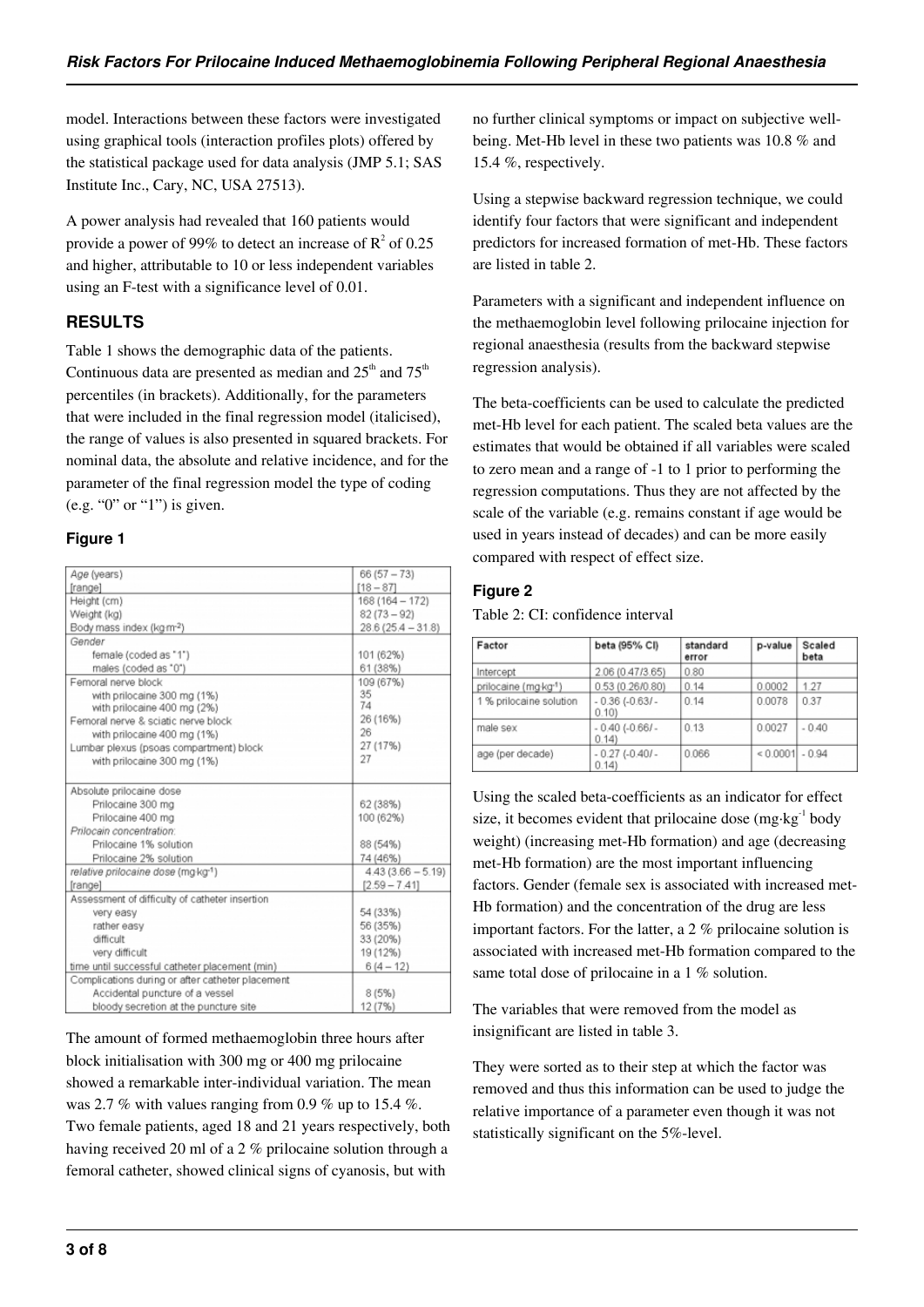## **Figure 3**

Table 3: Factors that were removed from the final regression model.

| Factor                                                                                | Removed<br>at step | Removed at<br>a<br>p-value* of |
|---------------------------------------------------------------------------------------|--------------------|--------------------------------|
| absolute prilocaine dose                                                              | 11                 | 0.17                           |
| body mass index (kg·m-2)                                                              | 10                 | 0.18                           |
| duration of catheter placement (min)                                                  | ğ                  | 0.24                           |
| height (cm)                                                                           | 8                  | 0.52                           |
| Intervention (lumar plexus block versus other<br>techniques)                          | 7                  | 0.55                           |
| inadvertent puncture of a vessel (yes-no)                                             | 6                  | 0.57                           |
| liquid secretion at the puncture site (yes-no)                                        | 5                  | 0.67                           |
| intervention (femoral nerve block versus other<br>techniques)                         | 4                  | 0.71                           |
| bloody secretion at the puncture site (yes-no)                                        | 3                  | 0.77                           |
| difficulty of placing catheters, judged by anaesthetists<br>on a 4-point Likert scale | 2                  | 0.94                           |
| (very easy / easy / difficult / very difficult)                                       |                    |                                |
| weight (kg)                                                                           | 1                  | 0.99                           |

The step at which the factors were removed during the backward procedure and the p-value at which they were excluded are also listed.

\* Please note that p-values must not necessarily decrease in the order the factors are removed from the model, because the regression model is recalculated at each step.

The fit of the model was acceptable. About 36% of the variance of the data is explained by the four factors (p<0.0001). The quality of the model was good with respect to some commonly used criteria. The residuals of the model (differences between the predicted and the actual levels of met-Hb) were distributed normally and there was no obvious evidence of autocorrelation or collinearity between the four factors included as significant in the final model (Durbin - Watson-test: 1.99; no evidence of clustering using the leverage plots, and VIF for each of the four parameters between 1.04 and 1.19).

# **DISCUSSION**

Prilocaine is a medium-long-acting local anaesthetic with a fast onset of action, comparable with lidocaine and mepivacaine, but prilocaine has a far lower systemic toxicity on the cardiac and central nervous system  $\left[1, 2\right]$ . Its large volume of distribution protects to a great extent against systemic toxic reactions even in case of accidental intravasal injection [<sup>3</sup> , 4 ]. Several toxicologic studies showed about 50 % lower blood levels of the drug than the other fast-onset and medium-long-acting local anaesthetic agents  $[s, 6, 7]$ . However, prilocaine bears the disadvantage of the formation of met-Hb induced by its metabolites o-toluidine and nitrosotoluidine  $\left[0, 7, 8, 9, 10\right]$ .

The mechanism of methaemoglobin formation after prilocaine administration has been thoroughly investigated [5, 6, 7, 8, 9, 15, 16, 17, 18]. In 1960, Löfgren and Tegner described the synthesis of this new local anaesthetic  $\begin{bmatrix} 19 \end{bmatrix}$ . It was derived from lidocaine, which was known since 1947. Sadove in 1965 was the first to report a sudden discolouration of the blood in the operation field after the use of prilocaine. Furthermore, he recognised a clear cyanosis in the otherwise healthy patient without any signs of acute cardiac or circulatory problems. The spectroscopic analysis demonstrated a distinct increase of methaemoglobin level  $\left[\begin{smallmatrix} 2\\ 0 \end{smallmatrix}\right]$ . The first spectroscopic examinations were followed by many extensive clinical and experimental studies during the next years.

In 1968, Nolte summarised the results of several investigations using prilocaine in doses of 200-2000 mg and in concentrations between 0.5 % and 3 %  $\left[1\right]$ . He concluded that there was good evidence for a dose-response relationship in the development of methaemoglobinaemia, with noticeable cyanosis occurring with administration of ≥ 600 mg. In a volunteer study, this author tested different doses of prilocaine in 30 healthy young men and women. A clear dose-response relationship was again detected, but a huge inter-individual variability was observed. In this study even small doses of prilocaine  $(2 \text{ mg} \cdot \text{kg}^{-1})$  led to a small but significant elevation of met-Hb that was more marked after 3-6 mg/kg  $\lceil n \rceil$ . Kortgen confirmed this dose-responsiveness again in 2003 [9].

However, there is limited information about the underlying causes for the enormous inter-individual variability of methaemoglobinaemia levels observed after administration of comparable doses of prilocaine for regional anaesthesia.

This high and unpredictable variation of met-Hb formation may be a major reason why clinicians are reluctant to use prilocaine in daily practise even though it is licensed in their country (Prilocaine is licenced for peripheral regional blocks in the following countries: Australia, Belgium, Finland, Germany, Great Britain , Japan, Luxembourg, Netherlands, New Zealand, Sweden, Switzerland, Turkey). Eifert for example noticed a vide variation in met-Hb formation among his patients. Receiving a 700 mg prilocaine bolus injection for axillary plexus blockade, the median met-Hb level was 10.1 %, with a maximum between 16 % and 17 %, but no patient showed clinical signs of toxicity  $\left[\begin{smallmatrix}6\end{smallmatrix}\right]$ . Nolte observed cyanosis after subcutaneous and intramuscular administration of 600 mg at the thigh in volunteers  $[1,1]$ ,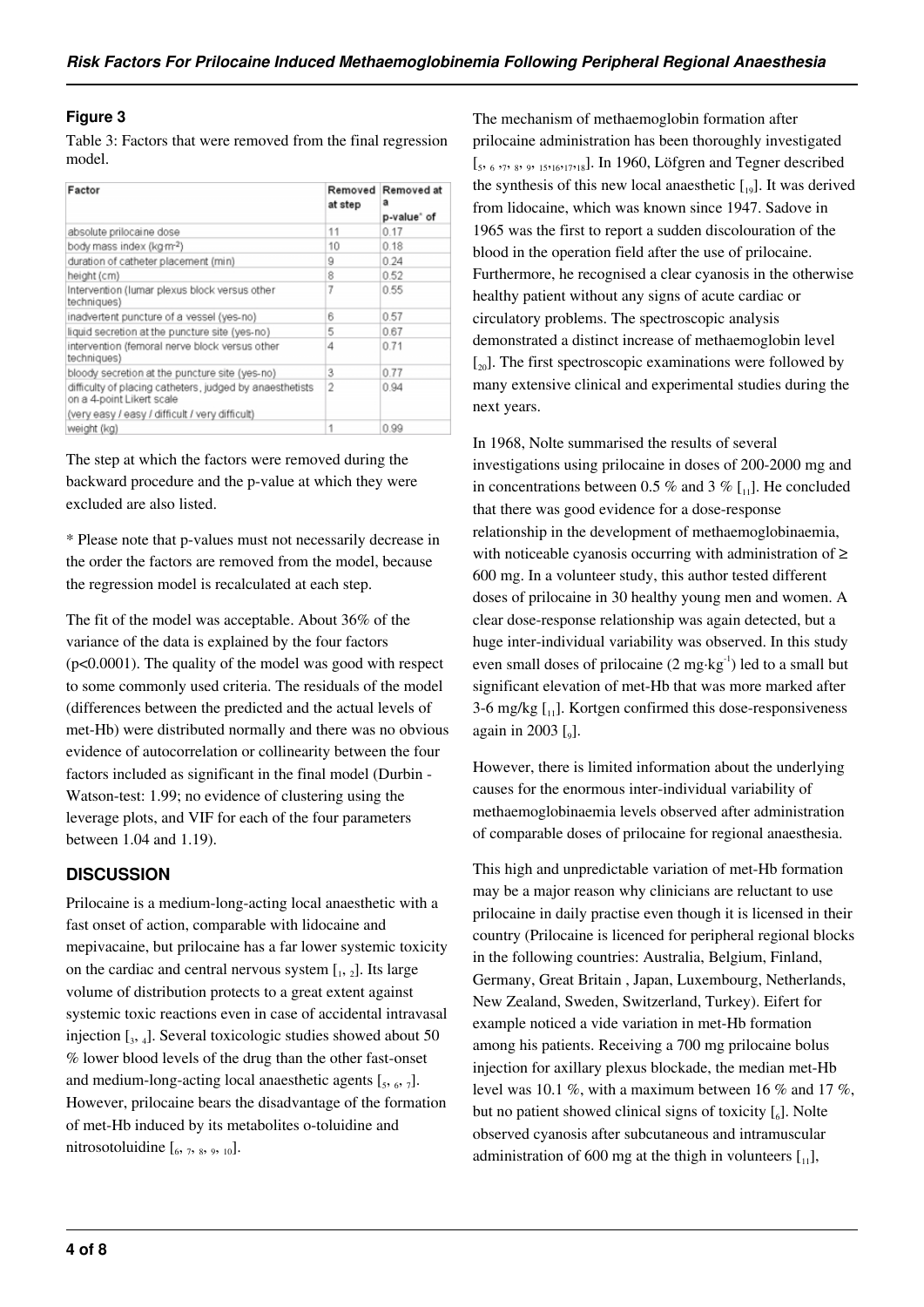whereas other authors (Wagner, Kaiser and Tryba) reported about asymptomatic and acyanotic met-Hb elevations in their patients with the same amount of prilocaine  $\left[ \zeta_{5}, \zeta_{16} \right]$ .

In our own trial, we also identified the dose per kg bodyweight to be the strongest predictive factor for higher met-Hb levels. Since this variable includes the information of the absolute dose (300 or 400 mg) and weight, both parameters were early removed as insignificant from the model. This, of course, does not mean that they are not important parameters but the predictive power of both single parameters was transferred to the combined variable "dose per kg bodyweight". For each mg·kg-1, met-Hb was raised by more than 0.5 %. Such a dose-dependency has been described in numerous investigations [review in  $\left[1_{11}\right], \left[0_{9}\right]$ ].

Another important factor was age. Per decade, the predicted level of met-Hb was reduced by an amount of about 0.3 %. This, however, applies only for adult patients and can not be extrapolated to children or even babies who are much more susceptible to met-Hb formation since babies have easily oxidable haemoglobin F and a haemoglobine-reductase enzyme with a lower activity  $\lceil z_1 \rceil$ . This age dependency has not yet been described so far.

Our explanation for this observation is the reduced perfusion of tissues in older patients, and thus a slower prilocaine absorbtion. This is in accordance with the well-known clinical observation that the duration of block is highly dependent on age.

Female sex was also detected as an independent factor associated with the formation of higher levels of met-Hb. Overall, male patients had a 0.4 % lower met-Hb value than female patients.

This result is contradictory to the findings of Nolte  $\begin{bmatrix} 1 \\ 1 \end{bmatrix}$  and Kortgen [9], who denied a significant sex-dependency on met-Hb formation. However, the impact of gender is mainly due to the lower haemoglobin concentrations of females compared to men rather than a true gender dependent effect.

Furthermore, using a higher concentration of prilocaine (2 % versus 1 %) was found to be another risk factor independently from the absolute dose of the drug administered. The same patient developed a 0.36 % higher met-Hb level if he received a 2 % prilocaine solution instead of a 1 % prilocaine solution, even if the total amount of prilocaine in mg was the same. The underlying mechanism remains unclear and has not yet been described so far.

It was interesting to note that both patients with met-Hb levels above 10 % (10.8 % and 15.4 %) had the four risk factors present. Both were females, aged 18 and 21 years, with 54 and 64 kg of weight (7.4 and 6.3 mg·kg<sup>-1</sup>), receiving 20 ml of a 2 % prilocaine solution through a femoral catheter each. Both developed cyanosis, but with no further clinical symptoms. These examples highlight the fact that even though respecting the recommended maximum bolus dose of 400 mg prilocaine without epinephrine-additive for infiltration anaesthesia, considerable levels of methaemoglobinaemia with clinical signs of cyanosis can occur.

The clinical consequences of methaemoglobinaemia are related to the blood level of met-Hb. Methaemoglobinaemia refers to the presence of greater than the normal physiological concentration of 1-2 % methaemoglobin in erythrocytes  $\lceil z_2 \rceil$ . Because of its dark blue colour, clinical cyanosis becomes apparent at a concentration of about 15 %  $[\gamma_2]$ . Clinical signs of cyanosis accompanied by a lack of responsiveness to 100 % oxygen are highly suspicious to the presence of methaemoglobinaemia. According to Coleman, clinical symptoms like dyspnoea, nausea and tachycardia in otherwise healthy patients only occur at met-Hb levels exceeding 30 %, deteriorating consciousness occurs at methaemoglobinaemia of around 55 %, while levels of 70 % are usually fatal  $\left[2, \right]$ . According to some authors a met-Hblevel of < 30 % should not be treated in patients without cardio-pulmonary disease  $[2, 2, 24]$ .

On the other hand, Bellamy  $\left[\right]_{25}$  and Knobeloch  $\left[\right]_{26}$  reported symptoms such as cyanosis, tachycardia and vertigo caused by a considerable lower met-Hb concentration in the range of 10 %, a concentration that occurs quite often with prilocaine doses used for loco-regional anaesthesia.

According to Kreutz, induced toxic met-Hb levels are rare but can be life threatening  $[\,zeta, \,z]$ . We have to take into account that in patients with a severe cardiopulmonary disease or pronounced anaemia even gentle met-Hb values far below the so-called toxic levels may lead to pathophysiological significance  $\begin{bmatrix} 1_{3}, & 2_{8} \end{bmatrix}$ . Furthermore, patients with an affinity to develop met-Hb can develop much higher met-Hb values accompanied by severe symptoms with the same doses of prilocaine. Among those are babies with their easily oxidisable haemoglobin F and patients with congenital enzyme deficiencies such as the glucose 6-phosphate dehydrogenase deficiency  $\begin{bmatrix} 1 \\ 1 \end{bmatrix}$ . But despite these theoretical considerations, Wald-Oboussier reported safe prilocaine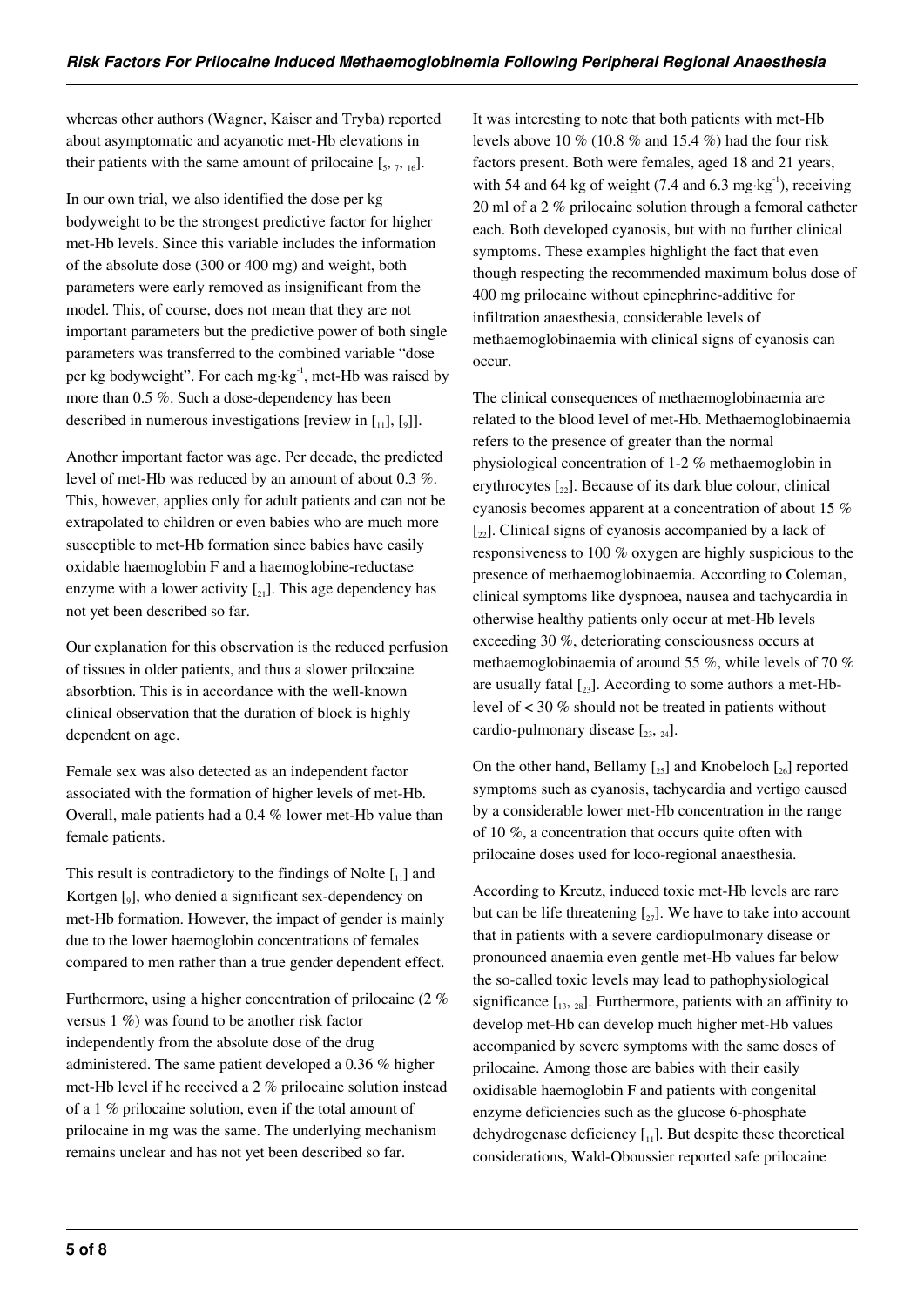administration (6 mg/kg of a 2 % prilocaine solution) in ten female patients with chronic renal failure requiring haemodialysis and a mean haemoglobin of 8.2 %. Met-Hb levels were within the ranges measured in healthy patients  $\left[\begin{smallmatrix} 20 \\ 20 \end{smallmatrix}\right]$ . Tryba confirmed this finding, as he did not encounter side effects with 600 mg prilocaine in patients with renal insufficiency or chronic anaemia. Moreover, he states that no complications were described so far in patients with glucose 6-phosphate dehydrogenase deficiency receiving prilocaine  $\left[ \begin{smallmatrix} 7 \end{smallmatrix} \right]$ .

## **CONCLUSION**

In the light of the literature discussed and the obvious low clinical significance of met-Hb levels up to 30 %, our data provide additional evidence for the safety profile of prilocaine, since the patients who are at an increased risk for high met-Hb-levels (e.g. young women) are not likely to suffer clinical side effects under these circumstances. However, the results from this trial help to understand to a certain degree why there is such a high variability in the extent of methaemoglobinaemia between different individuals.

Despite these advances, the results presented demonstrate that an exact and reliably prediction of met-Hb formation is not possible. This highlights the need for a continuing careful use of prilocaine in patients who might be vulnerable to limited oxygen transport capacity, e.g. patient with preexisting severe cardiopulmonary disease or pronounced anaemia.

### **References**

1. Scott DB, Cousins MJ. Clinical pharmacology of local anesthetic agents. 1980;88-

2. Zink W, Graf BM. Toxikologie der Lokalanästhetika. Anaesthesist 2003;52:1102-1123.

3. Scott DB, Jebson P, Braid B. Factors affecting plasma levels of lignocaine and prilocaine. Br J Anaesth 1972;44:1040-1049.

4. Löfström JB. Physiologic disposition of local anesthetics. Reg Anaesth 1982;7:33-38.

5. Kaiser H, Niesel HC, Biscoping J, al Rafai S, Klimpel L. Plasma prilocaine and mepivacaine concentrations after combined lumbosacral plexus block. Acta Anaesthesiol Scand 1992;36:689-691.

6. Eifert B, Hahn R, Maier B, Konrad F, Georgieff M. Die kombinierte "3-in-1"/Ischiadicus-Blockade. Blockadeerfolg, Serumspiegel und Nebenwirkungen bei Einsatz von je 700 mg Mepivacain 1% ohne und mit Adrenalin sowie Prilocain 1%. Anaesthesist 1996;45:52-58.

7. Tryba M, Kurth H, Zenz M. Klinische und toxikologische Untersuchung zur axillären Plexusblockade mit Prilocain oder Mepivacain. Reg Anaesth 1987;10:31-36.

8. Rudlof B, Durstewitz-Knierim D, Ridderskamp I, Scharenberg C, Brandt L. Verstärkung der Prilocaininduzierten Methamoglobinämie durch Narkoseeinleitung?

Anaesthesist 1995;44:445-449. 9. Kortgen A, Janneck U, Vetsch A, Bauer M. Methamoglobinämie durch Prilocain nach Plexusanästhesien. Reduktion durch prophylaktische Gabe von Ascorbinsäure. Anaesthesist 2003;52:1020-1026. 10. Dumont L, Mardirosoff C, Dumont C, Mattys M, Massaut J. Methaemoglobinemia induced by a low dose of prilocaine during interscalenic block. Acta Anaesthesiol Belg 1995;46:39-42. 11. Nolte H, Dudeck J, Hultzsch B. Untersuchungen über die Dosisabhängigkeit der Methämoglobinbildung bei Anwendung von Prilocain (Citanest). Anaesthesist 1968;17:343-346. 12. Wagner F, Taeger L. Kombinierter Ischiadikus/3 in-1Block. III. Prilocain 1% versus Mepivacain 1%. Reg Anaesth 1988;11:61-64. 13. White CD, Weiss LD. Varying presentations of methemoglobinemia: two cases. J Emerg Med 1991;9 Suppl 1:45-49. 14. Sall JP. Leverage plots for general linear hypothesis. Am Stat 1990;44:303-315. 15. Rudlof B, Lampert R, Brandt L. Untersuchungen zum Einsatz der Pulsoxymetrie bei prilocaininduzierter Methamoglobinämie. Anaesthesist 1995;44:887-891. 16. Wagner F, Missler B. Kombinierter Ischiadikus/3-in-1- Block. Prilocain 500 mg vs. 650 mg. Anaesthesist 1997;46:195-200. 17. Tryba M, Borner P. Klinische Wirksamkeit und Systemtoxizität verschiedener Mischungen von Prilocain und Bupivacain zur axillären Plexusblockade. Reg Anaesth 1988;11:40-49. 18. Tryba M, Hausmann E, Zenz M, Wellhoner HH. Toxizität von Prilocain und Bupivacain in der intravenösen Regionalanästhesie. Anasth Intensivther Notfallmed 1982;17:207-210. 19. Löfgren N, Tegner C. Studies on local anesthetics. XX. Synthesis of some a-mono-alkylamin-2-methylpropionanilines. Acta Chem Scand 1960;14:486-490. 20. Sadove M, Jobgen EA, Heller FN, Rosenberg R. Methemoglobinemia - an effect of a new local anesthetic, L-67 (prilocaine). Acta Anaesthesiol Scand 1965;Suppl 16:175-182. 21. Nilsson A, Danielson K, Engberg G, Henneberg S. EMLA for pain relief during arterial cannulation. A doubleblind, placebo-controlled study of a lidocaine-prilocaine cream. Ups J Med Sci 1990;95:87-94. 22. Hall AH, Kulig KW, Rumack BH. Drug- and chemicalinduced methaemoglobinaemia. Clinical features and management. Med Toxicol 1986;1:253-260. 23. Coleman MD, Coleman NA. Drug-induced methaemoglobinaemia. Treatment issues. Drug Saf 1996;14:394-405. 24. Mansouri A. Methemoglobinemia. Am J Med Sci 1985;289:200-209. 25. Bellamy MC, Hopkins PM, Halsall PJ, Ellis FR. A study into the incidence of methaemoglobinaemia after 'three-inone' block with prilocaine. Anaesthesia 1992;47:1084-1085. 26. Knobeloch L, Goldring J, LeMay W, Anderson H. Three cases of methemoglobinemia associated with dental anesthesia. Wis Dent Assoc J 1994;70:34-35. 27. Kreutz RW, Kinni ME. Life-threatening toxic methemoglobinemia induced by prilocaine. Oral Surg Oral Med Oral Pathol 1983;56:480-482. 28. Schott AM, Vial T, Gozzo I, Chareyre S, Delmas PD. Flutamide-induced methemoglobinemia. DICP 1991;25:600-601. 29. Wald-Oboussier G, Viell B. Supraklavikuläre Plexusblockade mit Prilocain bei Patienten mit chronischer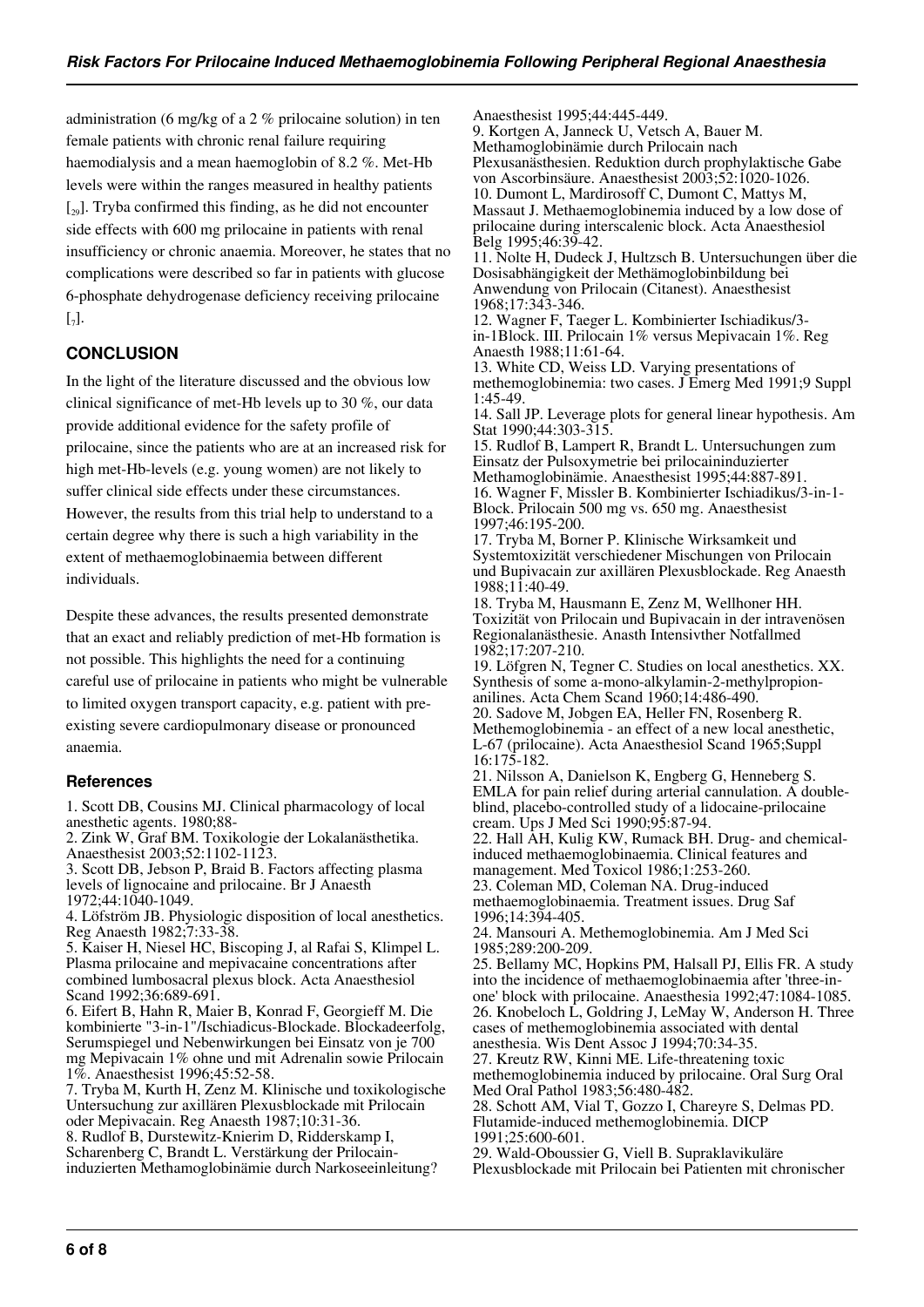Anämie. Reg Anaesth 1989;12:31-33.